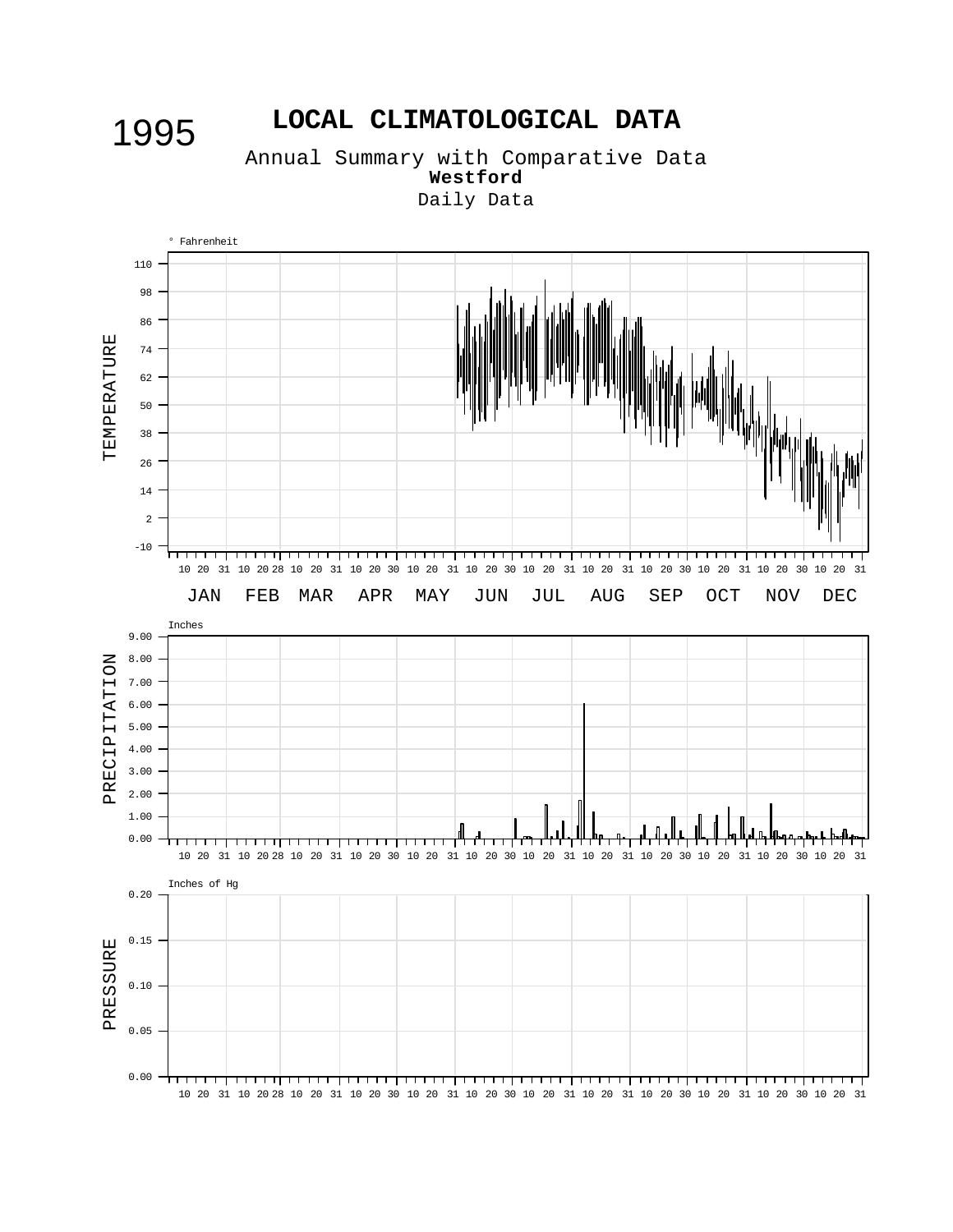## METEOROLOGICAL DATA FOR 1995 **Westford**

| Latitude: 44° 37' 39" N          | Longitude: 73° 02' 29" W |            |            |            | Elevation (Ground): 850 feet |                       |                     |                     |                     | Time Zone: Eastern |                     |              |                   |
|----------------------------------|--------------------------|------------|------------|------------|------------------------------|-----------------------|---------------------|---------------------|---------------------|--------------------|---------------------|--------------|-------------------|
|                                  | <b>JAN</b>               | <b>FEB</b> | <b>MAR</b> | <b>APR</b> | <b>MAY</b>                   | <b>JIN</b>            | ЛΠ                  | <b>AUG</b>          | <b>SEP</b>          | <b>OCT</b>         | <b>NOV</b>          | <b>DEC</b>   | Year              |
|                                  |                          |            |            |            |                              |                       |                     |                     |                     |                    |                     |              |                   |
| TEMPERATURE<br>Average           |                          |            |            |            |                              |                       |                     |                     |                     |                    |                     |              |                   |
| -Daily Maximum                   |                          |            |            |            |                              | 85.6                  | 88.2                | 86.1                | 68.7                | 59.2               | 40.7                | 27.3         | 65.1              |
| -Daily Minimum                   |                          |            |            |            |                              | 53.4                  | 59.8                | 55.7                | 43.8                | 42.9               | 26.1                | 11.9         | 42.0              |
| -Monthly                         |                          |            |            |            |                              | 69.5                  | 74.0                | 70.9                | 56.3                | 51.1               | 33.4                | 19.6         | 53.5              |
| -Monthly Dew Point               |                          |            |            |            |                              | 0.0                   | 0.0                 | 0.0                 | 0.0                 | 0.0                | 0.0                 | 0.0          | 0.0               |
| Extremes<br>-Highest             |                          |            |            |            |                              | 100.0                 | 103.0               | 98.0                | 87.0                | 75.0               | 62.0                | 38.0         | 103.0             |
| $-$ Date                         |                          |            |            |            |                              | 19                    | 17                  | -1                  | 4                   | 13                 | 11                  | 4            | <b>JUL 17</b>     |
| -Lowest                          |                          |            |            |            |                              | 39.0                  | 50.0                | 38.0                | 32.0                | 31.0               | 5.0                 | $-8.0$       | $-8.0$            |
| $-$ Date                         |                          |            |            |            |                              | 9                     | 4                   | 28                  | 19                  | 30                 | 30                  | 14           | <b>DEC 14</b>     |
| DEGREE DAYS BASE 65°F            |                          |            |            |            |                              |                       |                     |                     |                     |                    |                     |              |                   |
| Heating                          |                          |            |            |            |                              | 33                    | $\mathbf 0$<br>248  | 13<br>182           | 262<br>q            | 424                | 954<br>$\cap$       | 1416         | 3102              |
| Cooling<br>SUNSHINE INDEX        |                          |            |            |            |                              | 160<br>0.0            | 0.0                 | 0.0                 | 0.0                 | 0.0                | 0.0                 | 0.0          | 599<br>0.0        |
| NUMBER OF DAYS                   |                          |            |            |            |                              |                       |                     |                     |                     |                    |                     |              |                   |
| Sunrise to Sunset                |                          |            |            |            |                              |                       |                     |                     |                     |                    |                     |              |                   |
| -Clear                           |                          |            |            |            |                              | 30                    | 28                  | 30                  | 28                  | 30                 | 30                  | 31           | 207               |
| -Partly Cloudy                   |                          |            |            |            |                              | 0                     | 0                   | 0                   | 0                   | 0                  | $\mathbf 0$         | 0            | 0                 |
| -Cloudy                          |                          |            |            |            |                              | 0                     | $\mathbf{0}$        | 0                   | $\mathbf 0$         | 0                  | 0                   | 0            | $\mathbf 0$       |
| Precipitation                    |                          |            |            |            |                              |                       |                     |                     |                     |                    |                     |              |                   |
| .01 inches or more               |                          |            |            |            |                              | 4                     | 14                  | 10                  | 11                  | 16                 | 20                  | 26           | 101               |
|                                  |                          |            |            |            |                              |                       |                     |                     |                     |                    |                     |              |                   |
| Snow, Ice pellets                |                          |            |            |            |                              |                       |                     |                     |                     |                    |                     |              |                   |
| 1.0 inches or more               |                          |            |            |            |                              | $\mathbf 0$           | $\mathbf 0$         | 0                   | 0                   | 0                  | 12                  | 24           | 36                |
|                                  |                          |            |            |            |                              |                       |                     |                     |                     |                    |                     |              |                   |
| Thunderstorms                    |                          |            |            |            |                              | 1                     | $\overline{4}$      | 4                   | 2                   | 2                  | $\mathbf 0$         | 0            | 13                |
| Heavy Fog, visibility            |                          |            |            |            |                              |                       |                     |                     |                     |                    |                     |              |                   |
| % mile or less                   |                          |            |            |            |                              | 0                     | $\mathbf 0$         | 0                   | 0                   | 0                  | $\mathsf 0$         | $\circ$      | $\mathbf 0$       |
|                                  |                          |            |            |            |                              |                       |                     |                     |                     |                    |                     |              |                   |
| TEMPERATURE:                     |                          |            |            |            |                              |                       |                     |                     |                     |                    |                     |              |                   |
| -Maximum                         |                          |            |            |            |                              |                       |                     |                     |                     |                    |                     |              |                   |
| 90°F and above<br>32°F and below |                          |            |            |            |                              | 12<br>0               | 11<br>0             | 13<br>0             | 0<br>0              | 0<br>0             | 0<br>$\overline{4}$ | 0<br>24      | 36<br>28          |
| -Minimum                         |                          |            |            |            |                              |                       |                     |                     |                     |                    |                     |              |                   |
| 32°F and below                   |                          |            |            |            |                              | 0                     | $\circ$             | 0                   | 2                   | 1                  | 22                  | 31           | 56                |
| 0°F_and_below                    |                          |            |            |            |                              | $\cap$                | $\cap$              | $\Omega$            | $\Omega$            | $\cap$             | $\Omega$            | 6            | 6                 |
| PRESSURE                         |                          |            |            |            |                              |                       |                     |                     |                     |                    |                     |              |                   |
| Average                          |                          |            |            |            |                              |                       |                     |                     |                     |                    |                     |              |                   |
| -Monthly<br>Extremes             |                          |            |            |            |                              | 0.000                 | 0.000               | 0.000               | 0.000               | 0.000              | 0.000               | 0.000        | 0.000             |
| -Highest                         |                          |            |            |            |                              | 0.00                  | 0.00                | 0.00                | 0.00                | 0.00               | 0.00                | 0.00         | 0.00              |
| -Date                            |                          |            |            |            |                              | ı.                    | 1                   | -1                  | 1                   | 2                  | 1                   | -1.          | JUN 1             |
| -Lowest                          |                          |            |            |            |                              | 0.00                  | 0.00                | 0.00                | 0.00                | 0.00               | 0.00                | 0.00         | 0.00              |
| $-$ Date                         |                          |            |            |            |                              |                       |                     |                     |                     |                    |                     |              | $JIM$ 1           |
| RELATIVE HUMIDITY (%)            |                          |            |            |            |                              |                       |                     |                     |                     |                    |                     |              |                   |
| Average                          |                          |            |            |            |                              |                       | 0.0                 |                     | 0.0                 | 0.0                | 0.0                 |              | 0.0               |
| -Monthly<br>-Local Time          |                          |            |            |            |                              | 0.0                   |                     | 0.0                 |                     |                    |                     | 0.0          |                   |
| Hour 01                          |                          |            |            |            |                              | 0                     | $\mathbf 0$         | 0                   | 0                   | 0                  | 0                   | 0            | 0                 |
| Hour 07                          |                          |            |            |            |                              | $\mathbf 0$           | $\mathbf 0$         | 0                   | 0                   | 0                  | $\mathsf{O}\xspace$ | 0            | $\mathbf 0$       |
| Hour 13                          |                          |            |            |            |                              | $\mathbf 0$           | $\mathbf 0$         | 0                   | $\mathsf 0$         | 0                  | $\mathsf 0$         | 0            | $\mathbf{0}$      |
| Hour 19                          |                          |            |            |            |                              | $\cap$                | $\cap$              |                     | $\Omega$            | $\cap$             | $\Omega$            | $\Omega$     | $\Omega$          |
| PRECIPITATION                    |                          |            |            |            |                              |                       |                     |                     |                     |                    |                     |              |                   |
| Water Equivalent<br>-Total       |                          |            |            |            |                              | 1.36                  | 3.92                | 10.18               | 3.15                | 6.48               | 4.24                | 3.39         | 32.72             |
| -Greatest (24 hrs)               |                          |            |            |            |                              | 0.67                  | 1.52                | 6.05                | 1.01                | 1.42               | 1.56                | 0.43         | 6.05              |
| -Date                            |                          |            |            |            |                              | 3                     | 17                  | $4 - 5$             | 22                  | 21                 | 12                  |              | $4 - 5$<br>14 AUG |
| Snow, Ice pellets                |                          |            |            |            |                              |                       |                     |                     |                     |                    |                     |              |                   |
| -Total                           |                          |            |            |            |                              | 0.0                   | 0.0                 | 0.0                 | 0.0                 | 0.1                | 13.9                | 46.0         | 60.0              |
| -Greatest (day)                  |                          |            |            |            |                              | 0.0<br>$\overline{1}$ | 0.0<br>$\mathbf{1}$ | 0.0<br>$\mathbf{1}$ | 0.0<br>$\mathbf{1}$ | 0.1<br>30          | 3.2<br>12           | 7.5<br>21    | 7.5<br>DEC 21     |
| -Date<br><b>WTND</b>             |                          |            |            |            |                              |                       |                     |                     |                     |                    |                     |              |                   |
| Resultant                        |                          |            |            |            |                              |                       |                     |                     |                     |                    |                     |              |                   |
| -Direction                       |                          |            |            |            |                              | $\mathbf 0$           | $\mathsf{O}\xspace$ | $\mathbf 0$         | 0                   | $\circ$            | $\mathbf 0$         | $\circ$      | $\mathbf 0$       |
| -Speed                           |                          |            |            |            |                              | 0.0                   | 0.0                 | 0.0                 | 0.0                 | 0.0                | 0.0                 | 0.0          | 0.0               |
| Average Speed                    |                          |            |            |            |                              | 0.0                   | 0.0                 | 0.0                 | 0.0                 | 0.0                | 0.0                 | 0.0          | 0.0               |
| Maximum One-minute               |                          |            |            |            |                              |                       |                     |                     |                     |                    |                     |              |                   |
| Average<br>-Direction            |                          |            |            |            |                              | N                     | N                   | Ν                   | N                   | Ν                  | N                   | N            | N                 |
| -Speed                           |                          |            |            |            |                              | 0                     | 0                   | $\circ$             | $\mathbf 0$         | 0                  | $\mathsf{O}\xspace$ | $\mathbf 0$  | 0                 |
| -Date                            |                          |            |            |            |                              | 1                     | $\mathbf 1$         | $\mathbf{1}$        | $\mathbf 1$         | 2                  | $\mathbf{1}$        | $\mathbf{1}$ | JUN 1             |
| Peak Gust                        |                          |            |            |            |                              |                       |                     |                     |                     |                    |                     |              |                   |
| -Direction                       |                          |            |            |            |                              | N                     | $\mathbb N$         | N                   | Ν                   | N                  | $\mathbb N$         | $\mathbb N$  | N                 |
| -Speed                           |                          |            |            |            |                              | $\mathbf 0$           | $\mathbf 0$         | $\circ$             | 0                   | 0                  | $\mathsf 0$         | $\mathbf 0$  | 0                 |
| $-Date$                          |                          |            |            |            |                              | 1                     | 1                   | 1                   | 1                   | 2                  | $1\,$               | 1            | JUN 1             |

Page 2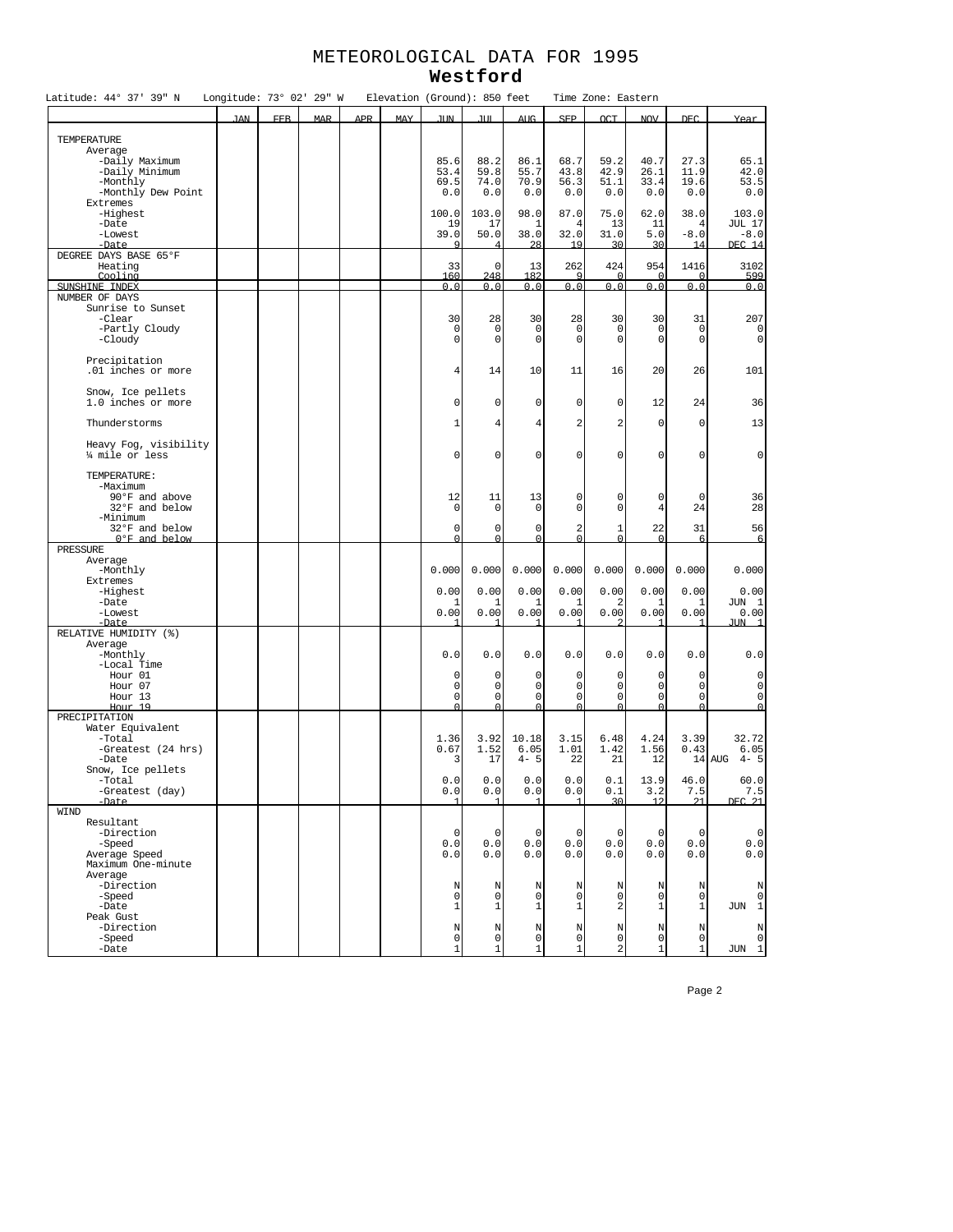## MEANS AND EXTREMES\* **Westford**

| Latitude: 44° 37' 39" N                     | Longitude: 73° 02' 29" W |            |            |     | Elevation (Ground): 850 feet |                  |              |                |                  | Time Zone: Eastern |                  |                |                            |
|---------------------------------------------|--------------------------|------------|------------|-----|------------------------------|------------------|--------------|----------------|------------------|--------------------|------------------|----------------|----------------------------|
|                                             | <b>JAN</b>               | <b>FEB</b> | <b>MAR</b> | APR | <b>MAY</b>                   | <b>JIN</b>       | JUT.         | AUG.           | <b>SEP</b>       | OCT                | <b>NOV</b>       | <b>DEC</b>     | Year                       |
|                                             |                          |            |            |     |                              |                  |              |                |                  |                    |                  |                |                            |
| TEMPERATURE<br>Average                      |                          |            |            |     |                              |                  |              |                |                  |                    |                  |                |                            |
| -Daily Maximum                              |                          |            |            |     |                              | 85.6             | 88.2         | 86.1           | 68.7             | 59.2               | 40.7             | 27.3           | 65.1                       |
| -Daily Minimum<br>-Monthly                  |                          |            |            |     |                              | 53.4<br>69.5     | 59.8<br>74.0 | 55.7<br>70.9   | 43.8             | 42.9               | 26.1             | 11.9           | 42.0                       |
| -Monthly Dew Point                          |                          |            |            |     |                              | 0.0              | 0.0          | 0.0            | 56.3<br>0.0      | 51.1<br>0.0        | 33.4<br>0.0      | 19.6<br>0.0    | 53.5<br>0.0                |
| Extremes                                    |                          |            |            |     |                              |                  |              |                |                  |                    |                  |                |                            |
| -Record Highest                             |                          |            |            |     |                              | 100.0            | 103.0        | 98.0           | 87.0             | 75.0               | 62.0             | 38.0           | 103.0                      |
| -Year                                       |                          |            |            |     |                              | 1995             | 1995         | 1995           | 1995             | 1995               | 1995             | 1995           | <b>JUL 1995</b>            |
| -Record Lowest<br>-Year                     |                          |            |            |     |                              | 39.0<br>1995     | 50.0<br>1995 | 38.0<br>1995   | 32.0<br>1995     | 31.0<br>1995       | 5.0<br>1995      | $-8.0$<br>1995 | $-8.0$<br>DEC 1995         |
| MEAN DEGREE DAYS                            |                          |            |            |     |                              |                  |              |                |                  |                    |                  |                |                            |
| Heating (base 65°F)                         |                          |            |            |     |                              | 33               | $\mathbf 0$  | 13             | 262              | 424                | 954              | 1416           | 3102                       |
| Cooling (base 65°F)<br>MEAN SUNSHINE INDEX  |                          |            |            |     |                              | 160<br>0.0       | 248<br>0.0   | 182<br>0.0     | 9<br>0.0         | 0.0                | $\Omega$<br>0.0  | 0.0            | 599<br>0.0                 |
| MEAN NUMBER OF DAYS                         |                          |            |            |     |                              |                  |              |                |                  |                    |                  |                |                            |
| Sunrise to Sunset                           |                          |            |            |     |                              |                  |              |                |                  |                    |                  |                |                            |
| -Clear                                      |                          |            |            |     |                              | 30.0             | 28.0         | 30.0           | 28.0             | 30.0               | 30.0             | 31.0           | 207.0                      |
| -Partly Cloudy<br>-Cloudy                   |                          |            |            |     |                              | 0.0<br>0.0       | 0.0<br>0.0   | 0.0<br>0.0     | 0.0<br>0.0       | $0.0$<br>0.0       | 0.0<br>0.0       | 0.0<br>0.0     | 0.0<br>0.0                 |
|                                             |                          |            |            |     |                              |                  |              |                |                  |                    |                  |                |                            |
| Precipitation > .01"                        |                          |            |            |     |                              | 4.0              | 14.0         | 10.0           | 11.0             | 16.0               | 20.0             | 26.0           | 101.0                      |
| Snow, Ice plts. $\geq 1.0$ "                |                          |            |            |     |                              | 0.0<br>1.0       | 0.0<br>4.0   | 0.0<br>4.0     | 0.0<br>2.0       | 0.0<br>2.0         | 12.0<br>0.0      | 24.0<br>0.0    | 36.0<br>13.0               |
| Thunderstorms<br>Heavy Fog, vis. $\lt$ ¼ mi |                          |            |            |     |                              | 0.0              | 0.0          | 0.0            | 0.0              | 0.0                | 0.0              | 0.0            | 0.0                        |
|                                             |                          |            |            |     |                              |                  |              |                |                  |                    |                  |                |                            |
| TEMPERATURE:                                |                          |            |            |     |                              |                  |              |                |                  |                    |                  |                |                            |
| -Maximum<br>90°F and above                  |                          |            |            |     |                              | 12.0             | 11.0         | 13.0           | 0.0              | 0.0                | 0.0              | 0.0            | 36.0                       |
| 32°F and below                              |                          |            |            |     |                              | 0.0              | 0.0          | 0.0            | 0.0              | 0.0                | 4.0              | 24.0           | 28.0                       |
| -Minimum                                    |                          |            |            |     |                              |                  |              |                |                  |                    |                  |                |                            |
| 32°F and below                              |                          |            |            |     |                              | 0.0              | 0.0          | 0.0            | 2.0              | 1.0                | 22.0             | 31.0           | 56.0                       |
| 0°F and below<br>PRESSURE                   |                          |            |            |     |                              | n <sub>n</sub>   | 0.0          | 0.0            | 0.0              | 0.0                | 0.0              | 6.0            | 6.0                        |
| Average                                     |                          |            |            |     |                              |                  |              |                |                  |                    |                  |                |                            |
| -Monthly                                    |                          |            |            |     |                              | 0.000            | 0.000        | 0.000          | 0.000            | 0.000              | 0.000            | 0.000          | 0.000                      |
| Extremes                                    |                          |            |            |     |                              |                  |              |                |                  |                    |                  |                |                            |
| -Record Highest<br>-Year                    |                          |            |            |     |                              | 0.00<br>1995     | 0.00<br>1995 | 0.00<br>1995   | 0.00<br>1995     | 0.00<br>1995       | 0.00<br>1995     | 0.00<br>1995   | 0.00<br>JUN 1995           |
| -Record Lowest                              |                          |            |            |     |                              | 0.00             | 0.00         | 0.00           | 0.00             | 0.00               | 0.00             | 0.00           | 0.00                       |
| -Year                                       |                          |            |            |     |                              | 1995             | 1995         | 1995           | 1995             | 1995               | 1995             | 1995           | JIN 1995                   |
| RELATIVE HUMIDITY (%)                       |                          |            |            |     |                              |                  |              |                |                  |                    |                  |                |                            |
| Average<br>-Monthly                         |                          |            |            |     |                              | 0.0              | 0.0          | 0.0            | 0.0              | 0.0                | 0.0              | 0.0            | 0.0                        |
| -Local Time                                 |                          |            |            |     |                              |                  |              |                |                  |                    |                  |                |                            |
| Hour 01                                     |                          |            |            |     |                              | 0                | 0            | 0              | 0                | 0                  | $\mathbf 0$      | 0              | $\mathbf 0$                |
| Hour 07<br>Hour 13                          |                          |            |            |     |                              | 0<br>$\mathbf 0$ | 0<br>0       | 0<br>$\circ$   | 0<br>$\mathsf 0$ | 0<br>$\circ$       | 0<br>$\mathsf 0$ | 0<br>0         | $\mathbf 0$<br>$\mathbf 0$ |
| Hour 19                                     |                          |            |            |     |                              |                  | $\Omega$     |                | $\Omega$         | $\cap$             | $\Omega$         | $\Omega$       | $\Omega$                   |
| PRECIPITATION                               |                          |            |            |     |                              |                  |              |                |                  |                    |                  |                |                            |
| Water Equivalent                            |                          |            |            |     |                              |                  |              |                |                  |                    |                  |                |                            |
| -Mean<br>-Maximum Monthly                   |                          |            |            |     |                              | 1.36<br>1.36     | 3.92<br>3.92 | 10.18<br>10.18 | 3.15<br>3.15     | 6.48<br>6.48       | 4.24<br>4.24     | 3.39<br>3.39   | 32.72<br>10.18             |
| -Year                                       |                          |            |            |     |                              | 1995             | 1995         | 1995           | 1995             | 1995               | 1995             | 1995           | AUG 1995                   |
| -Minimum Monthly                            |                          |            |            |     |                              | 1.36             | 3.92         | 10.18          | 3.15             | 6.48               | 4.24             | 3.39           | 1.36                       |
| -Year                                       |                          |            |            |     |                              | 1995<br>0.67     | 1995         | 1995<br>6.05   | 1995             | 1995               | 1995             | 1995           | <b>JUN 1995</b>            |
| -Greatest (24 hrs)<br>-Year                 |                          |            |            |     |                              | 1995             | 1.52<br>1995 | 1995           | 1.01<br>1995     | 1.42<br>1995       | 1.56<br>1995     | 0.43<br>1995   | 6.05<br>AUG 1995           |
| Snow, Ice pellets                           |                          |            |            |     |                              |                  |              |                |                  |                    |                  |                |                            |
| -Mean                                       |                          |            |            |     |                              | 0.0              | 0.0          | 0.0            | 0.0              | 0.1                | 13.9             | 46.0           | 120.0                      |
| -Maximum Monthly<br>-Year                   |                          |            |            |     |                              | 0.0<br>1995      | 0.0<br>1995  | 0.0<br>1995    | 0.0<br>1995      | 0.1<br>1995        | 13.9<br>1995     | 46.0<br>1995   | 46.0<br>DEC 1995           |
| -Minimum Monthly                            |                          |            |            |     |                              | 0.0              | 0.0          | 0.0            | 0.0              | 0.1                | 13.9             | 46.0           | 0.0                        |
| -Year                                       |                          |            |            |     |                              | 1995             | 1995         | 1995           | 1995             | 1995               | 1995             | 1995           | <b>JUN 1995</b>            |
| -Greatest (day)                             |                          |            |            |     |                              | 0.0              | 0.0          | 0.0            | 0.0              | 0.1                | 3.2              | 7.5            | 7.5                        |
| -Year<br>WIND                               |                          |            |            |     |                              | 1995             | 1995         | 1995           | 1995             | 1995               | 1995             | 1995           | DEC 1995                   |
| Resultant                                   |                          |            |            |     |                              |                  |              |                |                  |                    |                  |                |                            |
| -Direction                                  |                          |            |            |     |                              | $\Omega$         | $\Omega$     | $\Omega$       | $\mathbf 0$      | $\Omega$           | $\Omega$         | $\Omega$       | $\mathbf 0$                |
| -Speed                                      |                          |            |            |     |                              | 0.0              | 0.0          | 0.0            | 0.0              | 0.0                | 0.0              | 0.0            | 0.0                        |
| Average Speed<br>Maximum One-minute         |                          |            |            |     |                              | 0.0              | 0.0          | 0.0            | 0.0              | 0.0                | 0.0              | 0.0            | 0.0                        |
| Average                                     |                          |            |            |     |                              |                  |              |                |                  |                    |                  |                |                            |
| -Direction                                  |                          |            |            |     |                              | N                | N            | N              | N                | N                  | N                | N              | N                          |
| -Speed                                      |                          |            |            |     |                              | $\Omega$         | $\mathbf 0$  | $\Omega$       | $\Omega$         | $\Omega$           | $\mathbf 0$      | $\Omega$       | $\mathbf 0$                |
| -Year                                       |                          |            |            |     |                              | 1995             | 1995         | 1995           | 1995             | 1995               | 1995             | 1995           | <b>JUN 1995</b>            |
| Peak Gust<br>-Direction                     |                          |            |            |     |                              | N                | N            | N              | N                | N                  | N                | N              | N                          |
| -Speed                                      |                          |            |            |     |                              | $\Omega$         | 0            | $\Omega$       | $\Omega$         | $\Omega$           | $\mathbf 0$      | $\Omega$       | 0                          |
| -Year                                       |                          |            |            |     |                              | 1995             | 1995         | 1995           | 1995             | 1995               | 1995             | 1995           | JUN 1995                   |

\* Length of record: June 1995 to December 1995 Page 3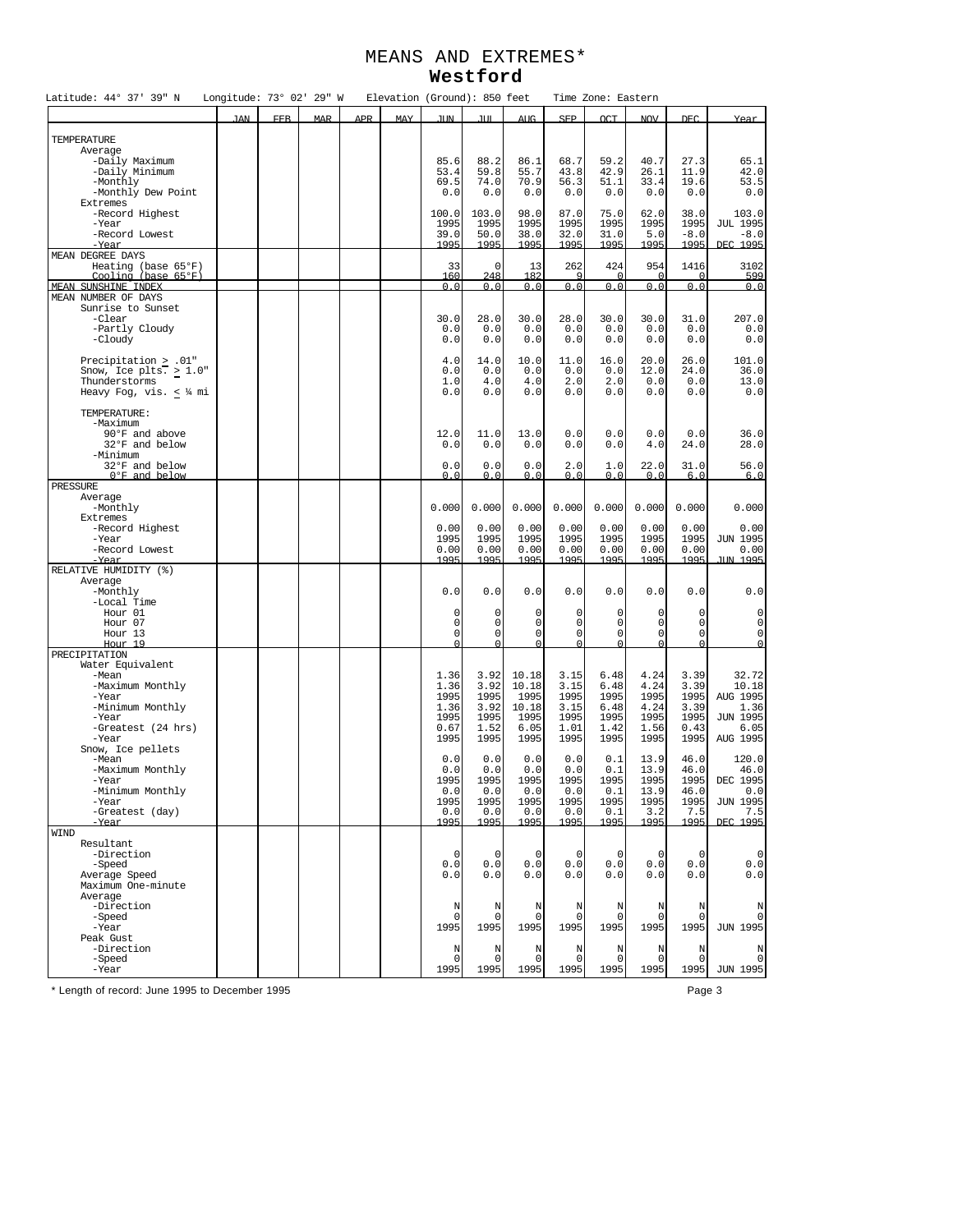## **Westford**

# PRECIPITATION (inches)

| Year | JAN | FEB | MAR | APR | MAY | JUN  | JUL  | AUG   | SEP  | $OCT$ | $\rm NOV$ | $\rm DEC$ | Annual |
|------|-----|-----|-----|-----|-----|------|------|-------|------|-------|-----------|-----------|--------|
| 1995 |     |     |     |     |     | 1.36 | 3.92 | 10.18 | 3.15 | 6.48  | 4.24      | 3.39      | 32.72  |
|      |     |     |     |     |     |      |      |       |      |       |           |           |        |
|      |     |     |     |     |     |      |      |       |      |       |           |           |        |
|      |     |     |     |     |     |      |      |       |      |       |           |           |        |
|      |     |     |     |     |     |      |      |       |      |       |           |           |        |
|      |     |     |     |     |     |      |      |       |      |       |           |           |        |
|      |     |     |     |     |     |      |      |       |      |       |           |           |        |
|      |     |     |     |     |     |      |      |       |      |       |           |           |        |
|      |     |     |     |     |     |      |      |       |      |       |           |           |        |
|      |     |     |     |     |     |      |      |       |      |       |           |           |        |
|      |     |     |     |     |     |      |      |       |      |       |           |           |        |
|      |     |     |     |     |     |      |      |       |      |       |           |           |        |
|      |     |     |     |     |     |      |      |       |      |       |           |           |        |
|      |     |     |     |     |     |      |      |       |      |       |           |           |        |

# SNOWFALL (inches)

| Year               | JUL | AUG   | SEP | OCT | NOV  | $\rm DEC$ | JAN | FEB | MAR | APR | MAY | JUN | Total |
|--------------------|-----|-------|-----|-----|------|-----------|-----|-----|-----|-----|-----|-----|-------|
| 1994-95<br>1995-96 | 0.0 | $0.0$ | 0.0 | 0.1 | 13.9 | 46.0      |     |     |     |     |     | 0.0 | $0.0$ |
|                    |     |       |     |     |      |           |     |     |     |     |     |     |       |
|                    |     |       |     |     |      |           |     |     |     |     |     |     |       |
|                    |     |       |     |     |      |           |     |     |     |     |     |     |       |
|                    |     |       |     |     |      |           |     |     |     |     |     |     |       |
|                    |     |       |     |     |      |           |     |     |     |     |     |     |       |
|                    |     |       |     |     |      |           |     |     |     |     |     |     |       |
|                    |     |       |     |     |      |           |     |     |     |     |     |     |       |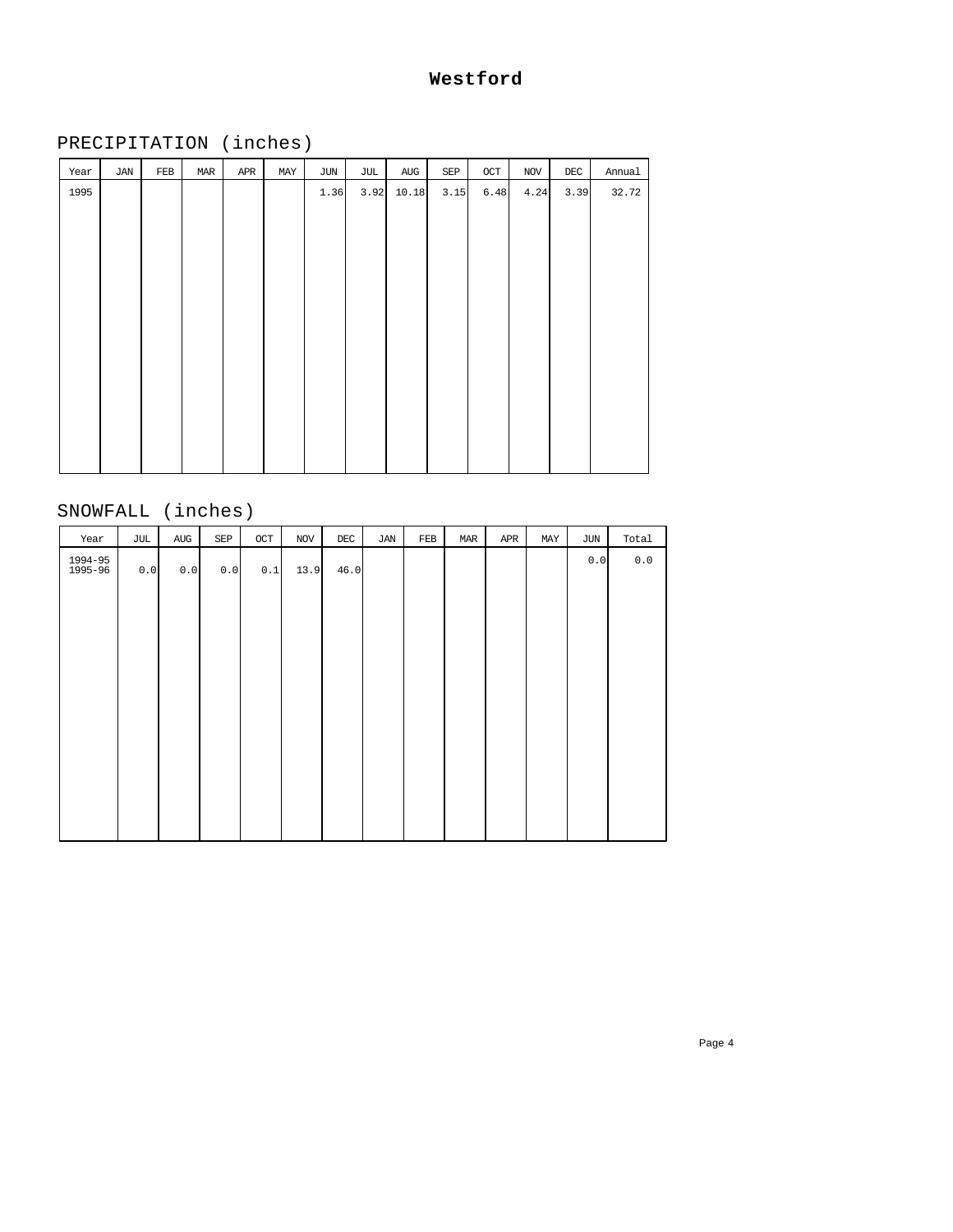## **Westford**

#### TEMPERATURE °F

| Year | JAN | FEB | MAR | APR | MAY | JUN  | JUL  | AUG  | SEP  | $OCT$ | $_{\rm NOV}$ | $\rm DEC$ | Annual |
|------|-----|-----|-----|-----|-----|------|------|------|------|-------|--------------|-----------|--------|
| 1995 |     |     |     |     |     | 69.5 | 74.0 | 70.9 | 56.3 | 51.1  | 33.4         | 19.6      | 53.5   |
|      |     |     |     |     |     |      |      |      |      |       |              |           |        |
|      |     |     |     |     |     |      |      |      |      |       |              |           |        |
|      |     |     |     |     |     |      |      |      |      |       |              |           |        |
|      |     |     |     |     |     |      |      |      |      |       |              |           |        |
|      |     |     |     |     |     |      |      |      |      |       |              |           |        |
|      |     |     |     |     |     |      |      |      |      |       |              |           |        |
|      |     |     |     |     |     |      |      |      |      |       |              |           |        |
|      |     |     |     |     |     |      |      |      |      |       |              |           |        |
|      |     |     |     |     |     |      |      |      |      |       |              |           |        |
|      |     |     |     |     |     |      |      |      |      |       |              |           |        |
|      |     |     |     |     |     |      |      |      |      |       |              |           |        |
|      |     |     |     |     |     |      |      |      |      |       |              |           |        |
|      |     |     |     |     |     |      |      |      |      |       |              |           |        |

## HEATING DEGREE DAYS: Base 65°F

| Year    | JUL     | $\operatorname{AUG}$ | SEP | $\mathtt{OCT}$ | $_{\rm NOV}$ | $\rm DEC$ | JAN | $_{\rm FEB}$ | MAR | APR | MAY | $\rm JUN$ | Total |
|---------|---------|----------------------|-----|----------------|--------------|-----------|-----|--------------|-----|-----|-----|-----------|-------|
| 1994-95 |         |                      |     |                |              |           |     |              |     |     |     | 33        | 33    |
| 1995-96 | $\circ$ | 13                   | 262 | 424            | 954          | 1416      |     |              |     |     |     |           |       |
|         |         |                      |     |                |              |           |     |              |     |     |     |           |       |
|         |         |                      |     |                |              |           |     |              |     |     |     |           |       |
|         |         |                      |     |                |              |           |     |              |     |     |     |           |       |
|         |         |                      |     |                |              |           |     |              |     |     |     |           |       |
|         |         |                      |     |                |              |           |     |              |     |     |     |           |       |
|         |         |                      |     |                |              |           |     |              |     |     |     |           |       |
|         |         |                      |     |                |              |           |     |              |     |     |     |           |       |
|         |         |                      |     |                |              |           |     |              |     |     |     |           |       |
|         |         |                      |     |                |              |           |     |              |     |     |     |           |       |
|         |         |                      |     |                |              |           |     |              |     |     |     |           |       |
|         |         |                      |     |                |              |           |     |              |     |     |     |           |       |
|         |         |                      |     |                |              |           |     |              |     |     |     |           |       |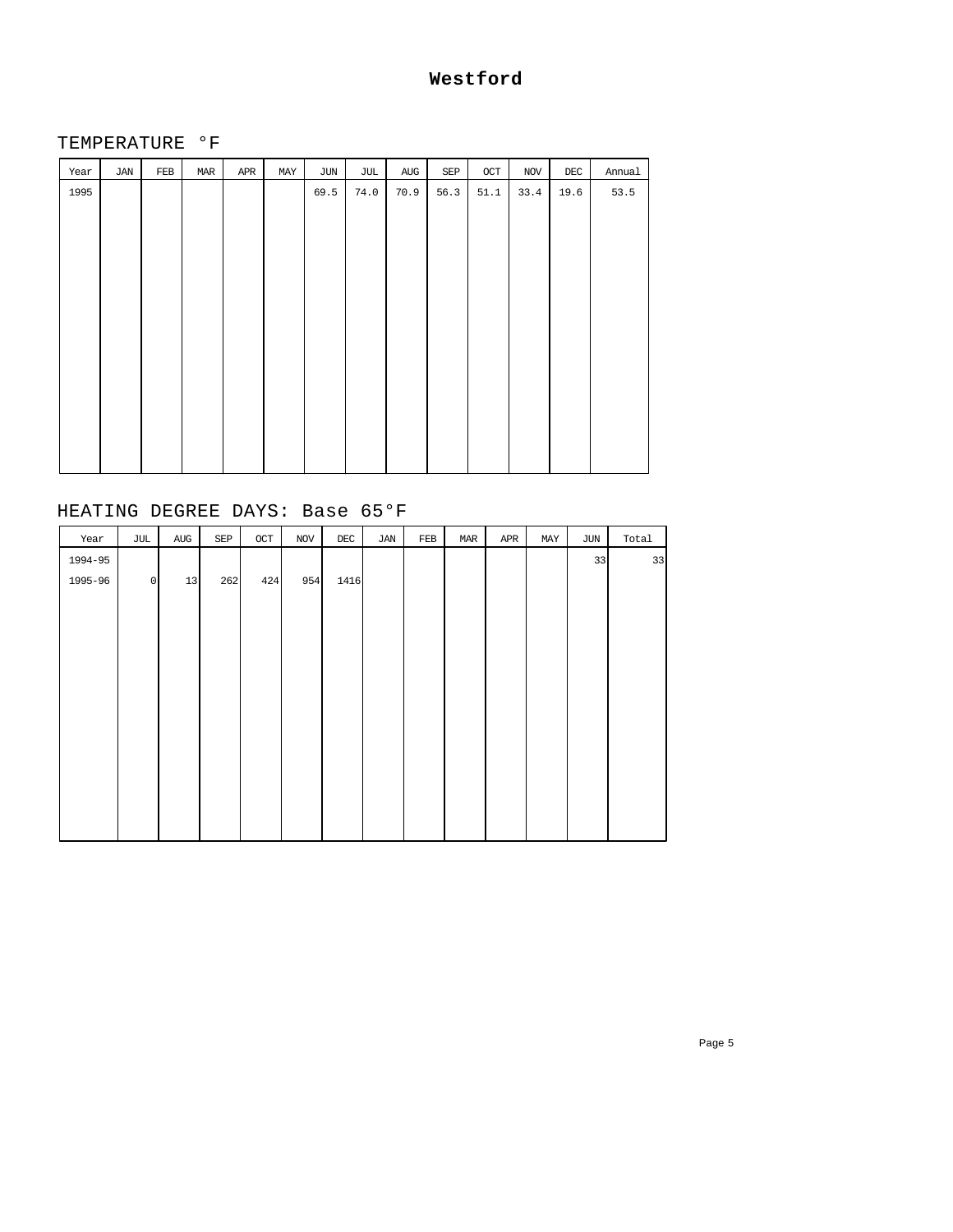### **Westford**

# COOLING DEGREE DAYS: Base 65°F

| Year | JAN | $_{\rm FEB}$ | MAR | APR | MAY | JUN | JUL | $\operatorname{AUG}$ | $\ensuremath{\mathop{\mathbf{SEP}}}\xspace$ | $_{\rm OCT}$ | $\rm NOV$    | $\rm DEC$           | Total |
|------|-----|--------------|-----|-----|-----|-----|-----|----------------------|---------------------------------------------|--------------|--------------|---------------------|-------|
| 1995 |     |              |     |     |     | 160 | 248 | 182                  | $\overline{9}$                              | $\mathbb O$  | $\mathsf{O}$ | $\mathsf{O}\xspace$ | 599   |
|      |     |              |     |     |     |     |     |                      |                                             |              |              |                     |       |
|      |     |              |     |     |     |     |     |                      |                                             |              |              |                     |       |
|      |     |              |     |     |     |     |     |                      |                                             |              |              |                     |       |
|      |     |              |     |     |     |     |     |                      |                                             |              |              |                     |       |
|      |     |              |     |     |     |     |     |                      |                                             |              |              |                     |       |
|      |     |              |     |     |     |     |     |                      |                                             |              |              |                     |       |
|      |     |              |     |     |     |     |     |                      |                                             |              |              |                     |       |
|      |     |              |     |     |     |     |     |                      |                                             |              |              |                     |       |
|      |     |              |     |     |     |     |     |                      |                                             |              |              |                     |       |
|      |     |              |     |     |     |     |     |                      |                                             |              |              |                     |       |
|      |     |              |     |     |     |     |     |                      |                                             |              |              |                     |       |
|      |     |              |     |     |     |     |     |                      |                                             |              |              |                     |       |
|      |     |              |     |     |     |     |     |                      |                                             |              |              |                     |       |

Page 6